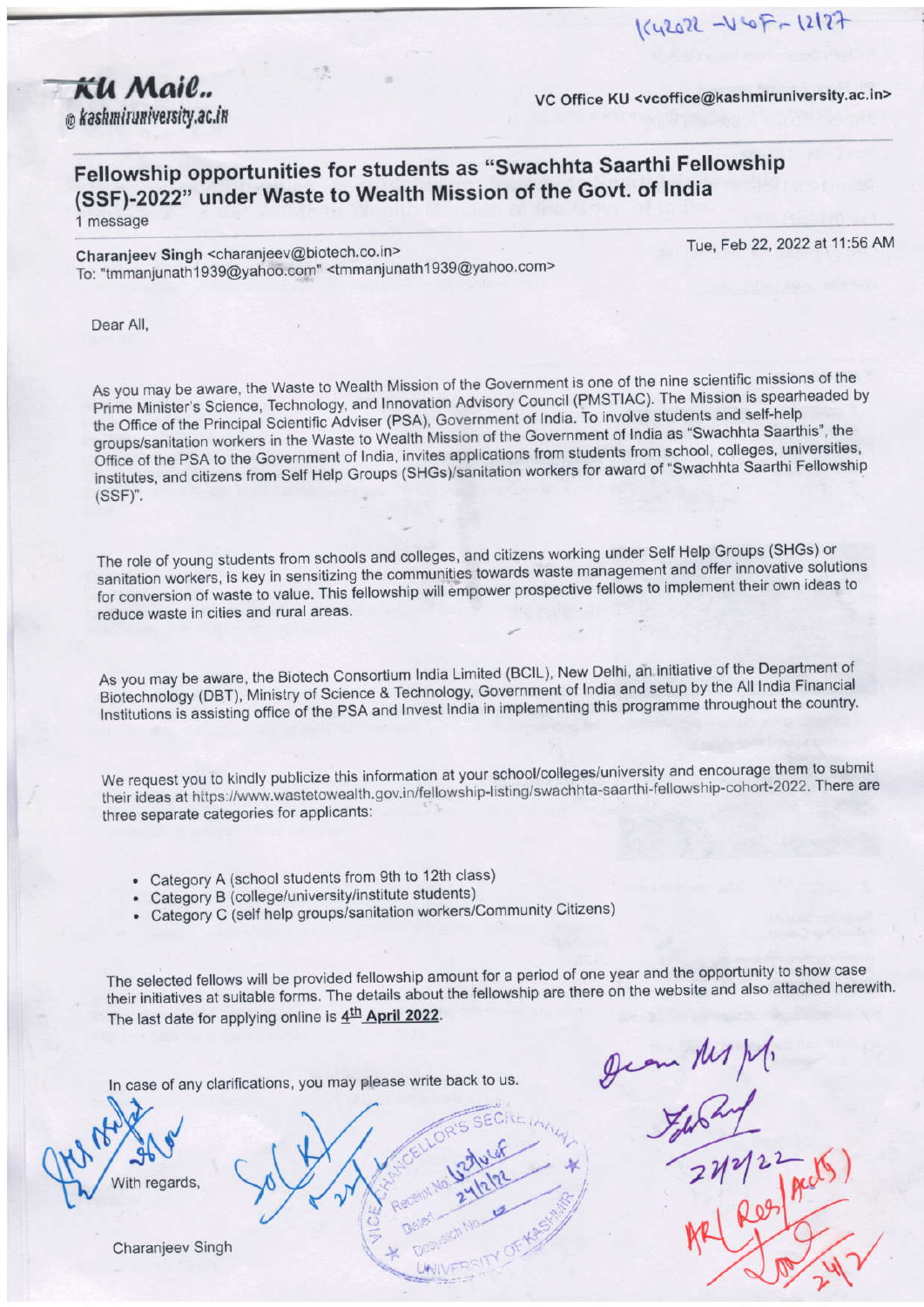is you may be aware, the "Waste to Wealth Mission" of the Government of India is one of the nine scientific mission of the Prime Minister's Science, Technology, and Innovation Advisory Council (PMSTIAC). The Mission is spearheaded by the Office of the Principal Scientific Adviser (PSA), Government of India.

The role of young students from schools/colleges/universities, and citizens working under Self Help Groups (SHGs or sanitation workers, is key in sensitizing the communities towards waste management and offer innovative solutions for conversion of waste to value. In an endeavor to involve them as "Swachhta Saarthis" in this mission, the Office o the PSA is inviting applications for award of "Swachhta Saarthi Fellowship (SSF)". There are three separate categories for applicants:

- Category A (school students from 9th to 12th class)
- Category B (college/university/institute students)
- Category C (self help groups/sanitation workers/Community Citizens)

This fellowship is expected to empower prospective fellows to implement their own ideas to reduce waste in cities and rural areas.

Biotech Consortium India Limited (BCIL), New Delhi, an initiative of the Department of Biotechnology (DBT), Ministry of Science & Technology, Government of India and setup by the All India Financial Institutions is assisting office of the PSA and Invest India in implementing this programme throughout the country.

We request you to kindly circulate this information at your school/college/university and encourage students, SHGs and sanitation workers to submit their ideas at https://www.wastetowealth.gov.in/fellowship-listing/swachhta-saarthifellowship-cohort-2022. The selected fellows will be provided fellowship amount for a period of one year and the opportunity to show case their initiatives at suitable foras. The details about the fellowship are available at the abovementioned link and also attached herewith. The last date for applying online is 4<sup>th</sup> April 2022.

In case of any clarifications, please write to Mr. Vinod Kumar, Manager, BCIL at vinod@biotech.co.in.

[Quoted text hidden]



SSF-22 CALL.jfif 212K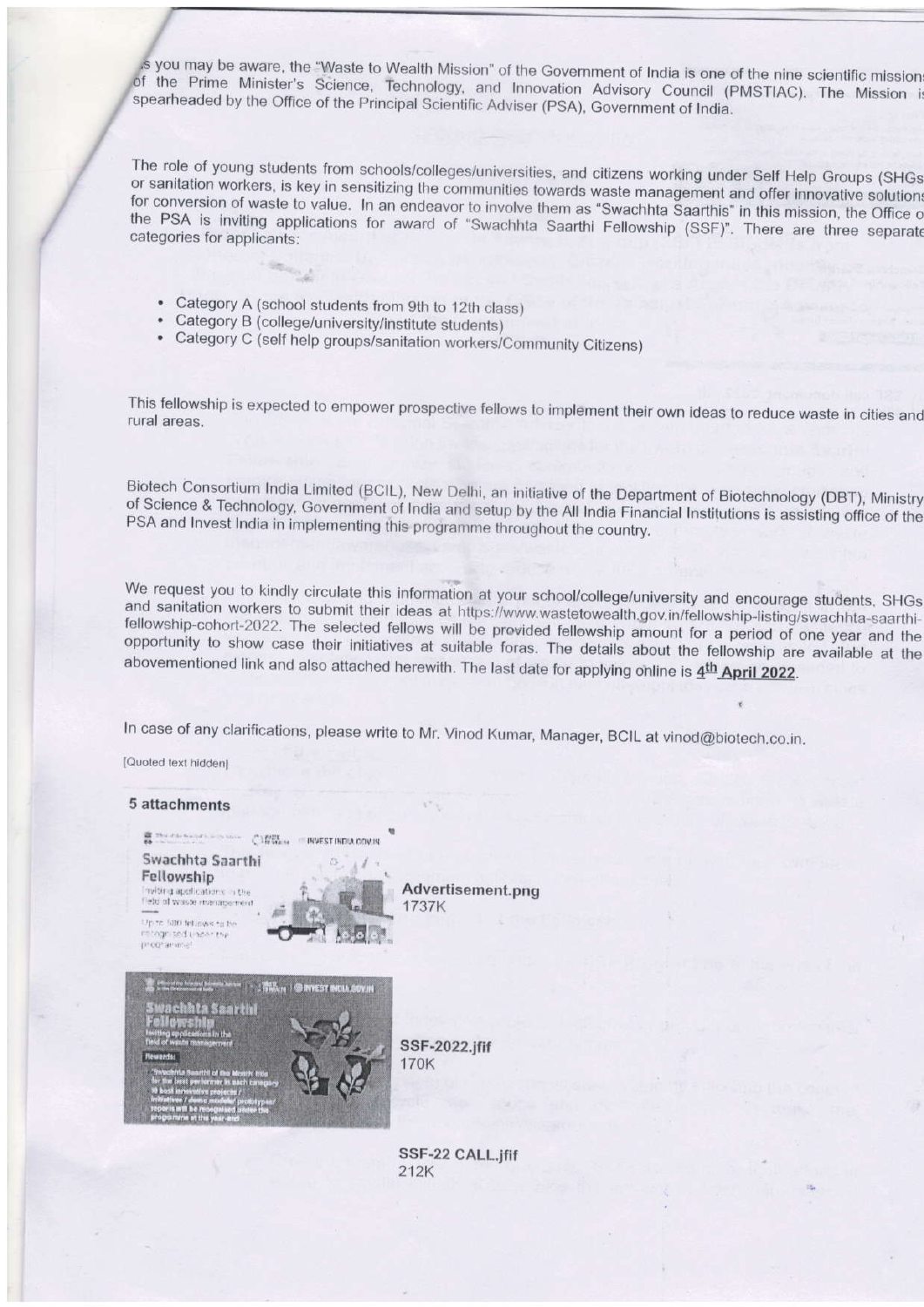### **SECOND CALL DOCUMENT**

#### **INVEST INDIA**

#### invites

## Proposals for Award of Swachhta Saarthi Fellowship (SSF) to Students from Schools, Colleges, Universities/Institutions, Citizens working independently or through Self-Help Groups (SHGs) and Sanitation workers Across the Country Under Waste to Wealth Mission of the Office of the Principal Scientific Adviser to the Government of India

#### 1. Genesis:

The Office of the Principal Scientific Adviser to the Government of India under its "Waste to Wealth" Mission invites applications for the award of "Swachhta Saarthi Fellowship" to recognize students, community workers/self-help groups, and municipal/sanitary workers who are engaged in tackling the enormous challenge of waste management, scientifically and sustainably. The fellowship is an initiative to empower young innovators who are engaged in community work of waste management/awareness campaigns/waste surveys/studies, etc. as Swachhta Saarthis and implement actions to reduce waste for a greener planet.

The role of young students from schools and colleges, citizens working in the community independently or through Self Help Groups (SHGs), and sanitation workers, is key in sensitizing the community towards waste management and offer innovative solutions for conversion of waste to value. This fellowship is aimed to empower citizens to continuously engage in their attempts to reduce waste in cities and rural areas.

#### 2. Aims of the Fellowship:

To achieve the objectives of the Waste to Wealth Mission, citizens are expected to play a key role in sensitizing their communities/surroundings in waste management and offering innovative solutions for conversion of waste to value.

This fellowship is aimed at empowering citizens to come up with their own ideas to reduce waste and implement actions to help the planet.

# 3. Expected Outcome and Impact of the Fellowship:

The following outcome is expected under the SSF Programme at the end of the year-long fellowship:

- > At least 10 best innovative projects / initiatives / demo model/ prototypes/ reports for recognition under the programme.
- $\triangleright$  Create an ecosystem of converting waste to value by following the concept of reduce, recycle, and reuse and motivate fellows to make real contributions to their communities/surroundings.
- > Create a team of Young and Energetic "SSFs" to volunteer their efforts in waste to wealth initiatives to reduce the amount of trash generated by